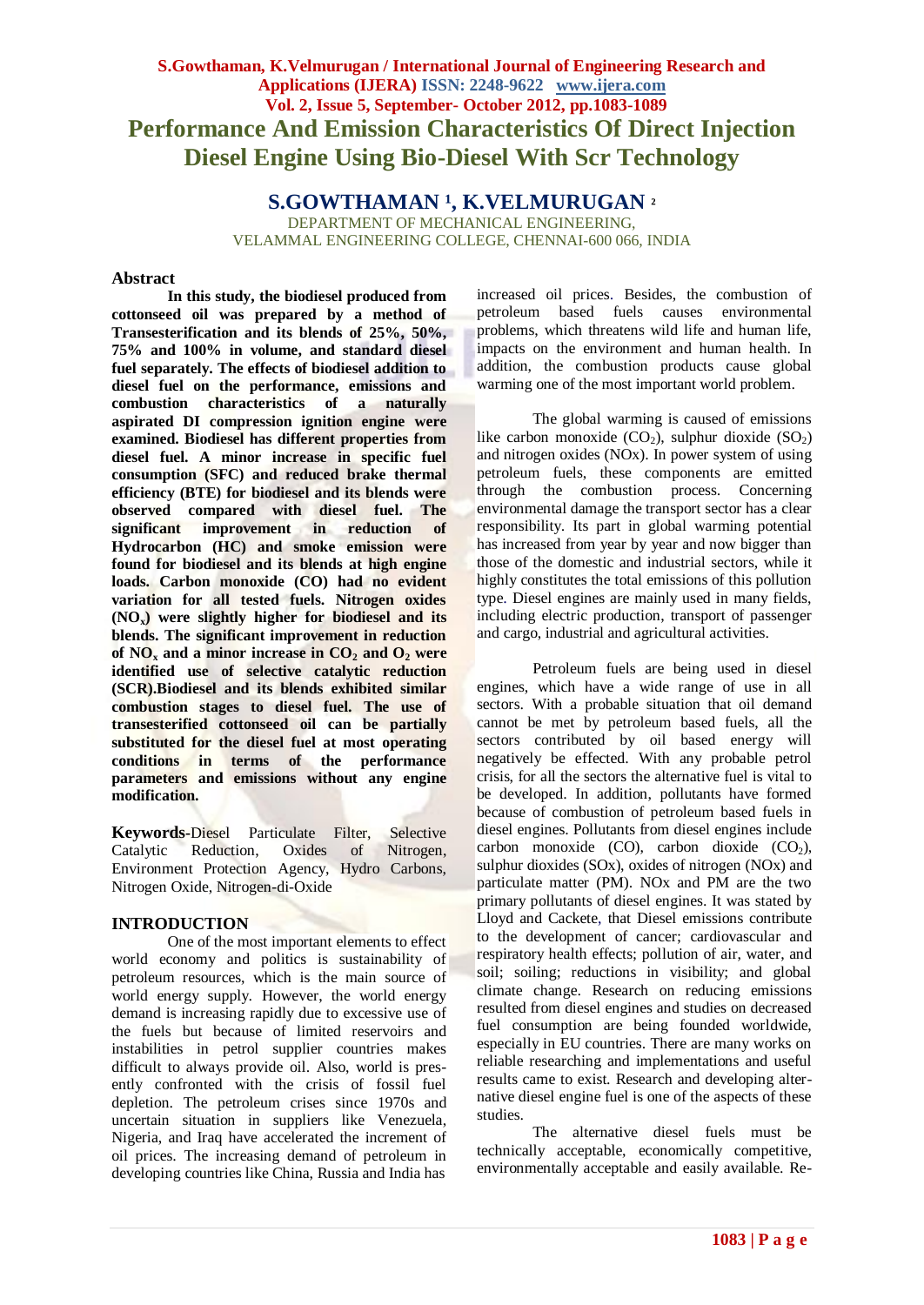searches on biodiesel derived from vegetable oils and animal fat are being maintained to alternate this kind of fuels to petroleum based diesel fuel. It has been concluded by many studies that as an alternative engine fuel biodiesel reduces the emissions of carbon monoxide (CO), hydrocarbon (HC), sulphur dioxide  $(SO<sub>2</sub>)$ , polycyclic aromatic hydrocarbons (PAH), nitric polycyclic aromatic hydrocarbons (nPAH) and particulate matter (PM) but NOx to increase in the exhaust compared with diesel fuel. Biodiesel has higher cetane number than diesel fuel, no aromatics, almost no sulphur, contains high oxygen by weight, non-toxic, biodegradable and high lubricant abilityare its attractive properties. Although biodiesel has many advantages, it still has several properties, needed to be improved, such as lower calorific value, lower effective engine power, higher emission of NOx, and greater sensitivity to low temperatures.

The choice of vegetable oil as engine fuel naturally depends upon the local conditions prevalent availability of a particular vegetable oil in excess amount. There are various oils which are being considered worldwide for use in the engines, these include Karanja oil, Rice bran oil, Sunflower oil, Soyabean oil, Pape seed oil, Madhucalatifolia oil, Jatropha oil and etc. From previous studies it is evident that these are various problems associated with vegetable oil, being used as fuel in C.I. Engines. There are mainly caused by the high viscosity value of the vegetable oil. This higher viscosity is due to free fatty acid present in the oil. This free fatty acid is due to large molecular mass and chemical structure of vegetable oil, which in turn leads to problem in pumping, combustion and atomization on C.I engines therefore it is necessary to reduce the free fatty acid and viscosity of vegetable oil to make it suitable as an alternative fuel for diesel engine. The various methods which have been enough to use vegetable oil efficiently some of them are,

- 1. Transesterification process<br>2. Pre heating the oil
- Pre heating the oil
- 3. Blending with diesel
- 4. Use of additives
- 5. Pyrolysis

In this project work, Transesterification process has been taken as a process for conversion of vegetable oil to biodiesel. Before Transesterification process, the sum amount of free fatty acid present in the oil has been estimated in the presence of monoglycerides and triglycerides. In this process the triglycerides in the vegetable oil are converted to their mono esters by reacting it with alcohol in the presence of a Potassium hydroxide (KOH) as a catalyst.

#### **BIODIESEL**

Biodiesel is methyl or ethyl ester of fatty acid made from virgin or used vegetable oils (both edible and non-edible) and animal fat. The main sources for biodiesel production can be non-edible oils obtained from plant species such as Jatrophacurcas (Ratanjyot), Pongamiapinnata (Karanj), Calophylluminophyllum (Nagchampa), Hevcabrasiliensis (Rubber) etc. Biodiesel can be blended in any proportion with mineral diesel to create a biodiesel blend or can be used in its pure form. Just like petroleum diesel, biodiesel operates in compression ignition (diesel) engine, and essentially requires very little or no engine modifications because biodiesel has properties similar to mineral diesel. It can be stored just like mineral diesel and hence does not require separate infrastructure. The use of biodiesel in conventional diesel engines results in substantial reduction in emission of unburned hydrocarbons, carbon monoxide and particulate. This review focuses on performance and emission of biodiesel in CI engines, combustion analysis, wear performance on long-term engine usage, and economic viability.

# **BIO DIESEL AS ALTERNATE FUEL**

Bio diesel is the name of clean burning fuel, produced from domestic renewable resources. It contains no petroleum but it can be blended with at any level with petroleum diesel to greater biodiesel blend. It can be used in CI engine with no major modifications. It is simple to use, bio degradable, non-toxic and essentially free of sulphur and aromatics.

#### **CHEMISTRY OF BIODIESEL**

Chemically it is defined as the mono esters of long chain fatty acids derived from renewable lipid source. It is typically produced through the reaction of oil or animal fat with methanol or ethanol in presence of catalyst to yield glycerin and biodiesel. It can be used in neat from or blended with diesel for use in diesel engine their physical and chemical properties as relates to diesel fuel.

# **NEED OF BIODIESEL**

For more than two countries, the world energy supplying has relied heavily on nonrenewable crude oil derived (fossil) liquid fuels out of which 90 % is estimated to be consumed for energy generation and transportation. It is also known that emissions from the combustion of these fuels are the principal causes of global warming and many countries have passed legislation top arrest their adverse environmental consequences with population increasing rapidly and many developing countries expanding their industrial base and output, worldwide energy demand is bound to increase on the other hand, known crude oil reserves cloud be depleted in less than 50 years at the present rate of consumption. This situation initiated and has sustained interest in identifying and channeling renewable raw materials into the manufacture of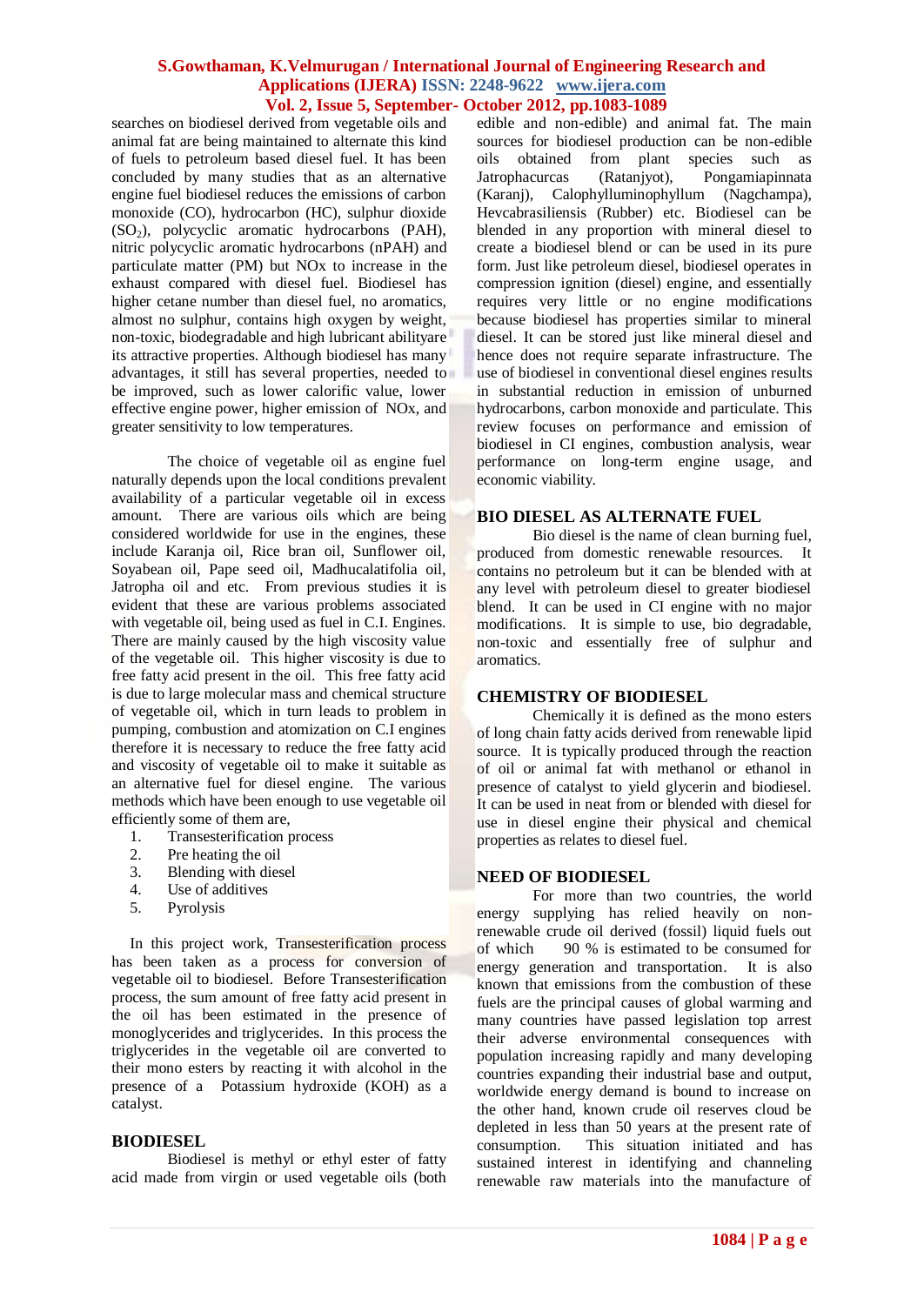liquid fuel alternatives because development of such biomass based power would ensure that new technologies are available to keep pace with society need for new renewable power alternative for future.

Oil seed crops are by far the largest group of exploitable renewable biomass resource for liquid fuel and energy generation.

# **SAFETY CONCERNS**

Biodiesel is safer to use than petroleum diesel. The flash point and fire point for biodiesel in its pure form is more than  $148^{\circ}$ C versus 52  $^{\circ}$ C for regular diesel although firs are not frequent occurrence on locomotives yet if they occur than they devastating.

# **EASY ADAPTABILITY**

Just like petroleum diesel biodiesel operates in combustion ignition engines. Essentially no engine modifications are required and it materials the pay load capacity and range of diesel.

#### **EMISSION REDUCTIONS FROM BIODIESEL**

Biodiesel reduces PM significantly. The use of biodiesel in conventional diesel engines result in substantial reduction of un burned HC, CO and PM. Since biodiesel is oxygenated, engines have more complete combustion than with ordinary diesel

#### **PARTICULATE MATTER (PM)**

PM emissions from biodiesel are 30% lower than overall PM emissions from diesel.

# **HYDROCARBONS (HC)**

The total hydrocarbons exhaust emissions of (a contributing factor in the localized formation of smog and Ozone) where 93% lower for biodiesel than diesel fuel.

#### **NITROGEN OXIDES (NOX)**

NOx emission is from biodiesel increases or decreases depending on the engine family and testing procedures. NOx emission is (a contributing factor in the localized formation of smog and Ozone) from biodiesel increased by 13 %. However, biodiesel lack of sulphur allows the use of NOx control technologies that cannot be used with conventional diesel. So biodiesel NOx technologies are can be effectively eliminated as a concern of the fuels use.

# **SMOG FORMATION**

The overall ozone (smog) forming potential of biodiesel is less than diesel fuel. The ozone forming potential of hydrocarbon emission is nearly 50% less than that measured for diesel fuel.

# SULPHUR EMISSIONS

The exhaust emission of sulphur oxides and sulphates (major components of acid rain) form biodiesel are essentially eliminated compared to sulphur oxides and sulphates from diesel.

# **CARBON MONOXIDES**

The exhaust emissions of carbon monoxide (a poisonous gas) from biodiesel are 50% lower than from the diesel engine.

# **OBJECTIVE AND METHODOLOGY**

#### **OBJECTIVE**

The objective of the present work is to evaluate performance, emission and combustion on DI diesel engine run on different blends of biodiesel with sole fuel

- 1. Selecting suitable raw oil for producing biodiesel.
- 2. To ascertain the stability of the blends.
- 3. To analyze the physical and chemical properties of blends.
- 4. The blending ratio of biodiesel and diesel are B25, B50, B75and also B100 will be used.
- 5. Conducting the experiments with necessary equipment to study the performance, emission and Combustion characteristics in diesel engine using biodiesel blended fuel.
- 6. To find the best blend rate of the fuels based on the performance, combustion and emission.

#### **METHODOLOGY**

- 1. Bio diesel is prepared from raw oil by transesterification process.
- 2. The engine was allowed to run with sole fuel at constant speed for nearly 10 minutes to attain the steady state condition at the lowest possible load and experimental procedure is done
- 3. The experimental procedure is repeated with B100 and also various blend ratios of bio-Diesel (B25, B50 and B75 by volume).
- 4. The exhaust emissions like CO, HC, CO<sub>2</sub>,  $O<sub>2</sub>$  and NO<sub>x</sub> are measured with the help of an AVL DI Gas analyzer.
- 5. Smoke density is measured by AVL smoke meter.
- 6. AVL combustion analyzer is used to measure the combustion characteristics of the engine.

# **THE BIODIESEL PRODUCTION AND CHARACTERIZATION**

# **BIODIESEL PRODUCTION PROCEDURE**

The biodiesel fuel used in this study was produced from the transesterification of raw cottonseed oil with methanol  $(CH<sub>3</sub>OH)$  catalyzed by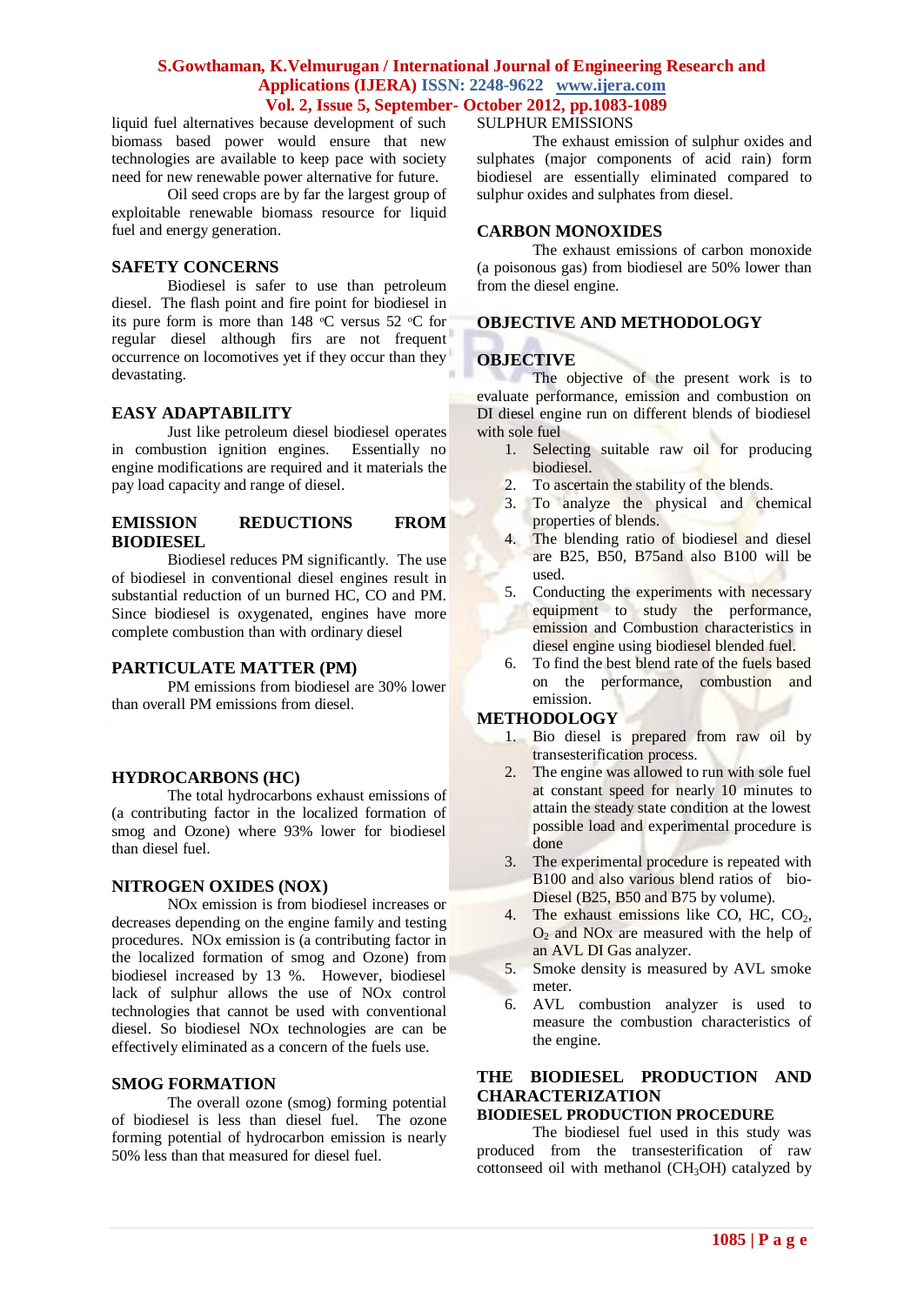potassium hydroxide (KOH). A titration was performed to determine the amount of KOH needed to neutralize the free fatty acids in raw cottonseed oil. The amount of KOH needed as catalyst for every liter of raw cottonseed oil was determined as 12 g. For transesterification, 210 mL CH3OH plus the required amount of KOH were added for every liter of raw cottonseed oil, and the reactions were carried out at 450C. The water wash process was performed by using a sprinkler which slowly sprinkled water into the biodiesel container until there was an equal amount of water and biodiesel in the container. The water biodiesel mixture was then agitated gently for 20 min, allowing the water to settle out of the biodiesel. After the mixture had settled, the water was drained out.

#### **BIODIESEL PROPERTIES**

A series of tests were performed to characterize the compositions and properties of the produced biodiesel. The fuel properties of biodiesel and its blends with diesel fuel are shown in Table 1. It is shown that the viscosity of biodiesel is evidently higher than that of diesel fuel. The density of the biodiesel is approximately 6.02% higher than that of diesel fuel. The lower heating value is approximately 9.08% lower than that of diesel fuel. Therefore, it is necessary to increase the fuel amount to be injected into the combustion chamber to produce same amount of power. Fuels with flash point above 520C are regarded as safe

**Properties of biodiesel in comparison with commercial diesel and best blends** 

| <b>PROPERTIES</b>                                                  | <b>DIESE</b><br>L | <b>B</b> 50 | <b>B100</b> |
|--------------------------------------------------------------------|-------------------|-------------|-------------|
| @ 15 °C in<br>Density<br>gm/cc                                     | 0.8344            | 0.8610      | 0.883<br>5  |
| $15^{\circ}$<br>Specific gravity<br>$^{\omega}$<br>$/15^{\circ}$ C | 0.8360            | 0.8610      | 0.884<br>8  |
| Kinematic viscosity<br>$\omega$<br>40 °C (mm $/s$ )                | 3.07              | 4.12        | 6.83        |
| Flash point $(^{\circ}C)$                                          | 60                | 108         | 150         |
| Fire Point $(^{\circ}C)$                                           | 69                | 118         | 161         |
| Cloud Point $(^{\circ}C)$                                          | 15                | 21          | 27          |
| Calorific value (kJ/kg)                                            | 44125             | 43124       | 40789       |
| Cetane Number                                                      | 51                | 52          | 52          |
|                                                                    |                   |             |             |

Thus, biodiesel is an extremely safe fuel to handle compared to diesel fuel. Even 25% biodiesel blend has a flash point much above that of diesel fuel; making biodiesel a preferable choice as far as safety is concerned. The analysis results of cold filter clogging temperature, a criterion used for low temperature performance of the fuels, suggest that the performance of biodiesel is as good as diesel fuel in cold surroundings. With the increase of biodiesel

percentage in blends, solidifying point of blends increases.

#### **EXPERIMENTAL SET UP AND PROCEDURE**

#### EXPERIMENTAL SET UP

The project work is done using biodiesel and diesel blends on single cylinder engine. The diesel engine is operated with different bio diesel blends.An experimental set up was configured with necessary instruments to evaluate the emission and combustion parameters of the compression ignition engine at different operating conditions. Single cylinder watercooled four-stroke direct injection diesel engine Kirloskar TV-I, injection timing 220 kg/cm<sup>2</sup>, compression ratio of 17.5:1, developing 5.2 kW at 1500 rpm was used for this work.

| <b>Specifications of the test engine</b> |                                                                 |  |  |
|------------------------------------------|-----------------------------------------------------------------|--|--|
| Make                                     | Kirloskar TV-1 Engine                                           |  |  |
| Type                                     | Single cylinder vertical water<br>cooled 4 Stroke Diesel engine |  |  |
| Bore × Stroke                            | $87.5$ mm $\times$ 110 mm                                       |  |  |
| Compression ratio                        | 17.5:1                                                          |  |  |
| Fuel                                     | Diesel engine                                                   |  |  |
| Rated brake power                        | 5.2 kW(7HP)                                                     |  |  |
| Speed                                    | 1500 rpm                                                        |  |  |
| Ignition system                          | <b>Compression Ignition</b>                                     |  |  |
| Ignition timing                          | 23°bTDC (rated)                                                 |  |  |
| <b>Injection Pressure</b>                | 220 kgf/cm <sup>2</sup>                                         |  |  |
| <b>Loading Device</b>                    | Eddy current dynamometer                                        |  |  |
| <b>Orifice Diameter</b>                  | 0.02m                                                           |  |  |
| Dynamometer<br>arm<br>length             | $0.195 \text{ m}$                                               |  |  |

Details of the engine are given in Table 8.1 for the vertical water cooled single cylinder, four stroke, direct injection engine was used in the study. The engine coupled to an eddy current dynamometer for load measurement. Fuel flow rate is obtained on the gravimetric basis and the airflow rate is obtained on the volumetric basis. NOx emission is obtained using an exhaust gas analyzer. AVL 437 smoke meter is used to measure the smoke density. AVL five-gas analyzer is used to measure the rest of the pollutants. AVL combustion analyser is used to measure the combustion characteristic of the engine. A burette is used to measure the fuel consumption for a specified time interval. During this interval of time, how much fuel the engine consumes is measured, with the help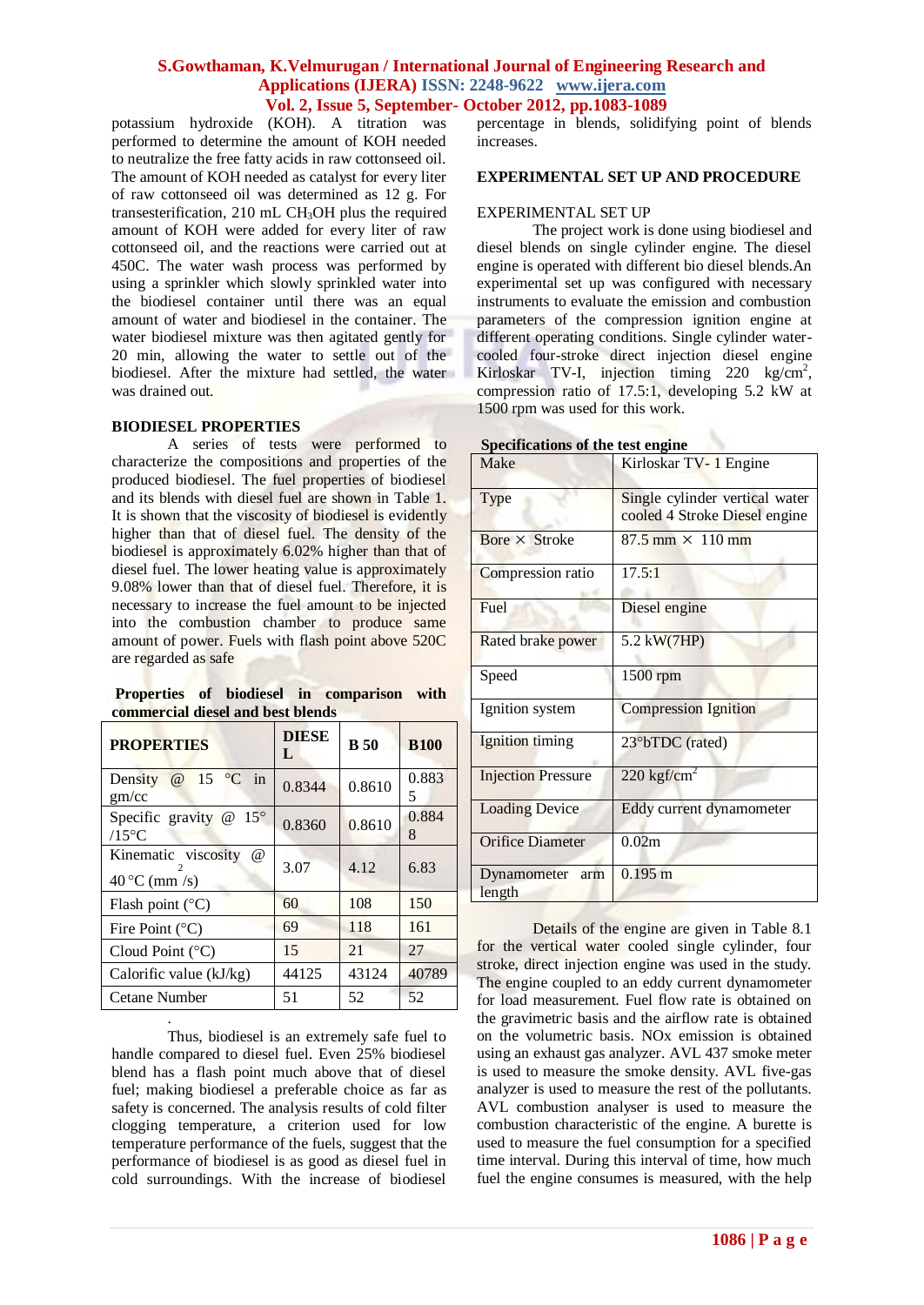of the stopwatch. The experimental set up is indicated in figure.8.1. Experiments were carried out in different blend ratios. These were neat diesel, then using diesel blended with bio diesel at B20, B40, B60, B80 and finally B100 biodiesel.



#### **Engine Test Rig**

#### **RESULTS AND DISCUSSION PERFORMANCE PARAMETERS** 1. **SPECIFIC FUEL CONSUMPTION**

Figure (a) shows that variation of SFC with brake power for various biodiesel blends. All the blends slightly increase the SFC when compared to diesel. This may be due to better combustion, and an increase in the energy content of the blends.

#### **2. BRAKE THERMAL EFFICIENCY**

Figure (b) shows variation of Brake thermal efficiency with brake power for various biodiesel blends. There is no change up to part load conditions beyond that the brake thermal efficiency slightly increases, when compared to all the blends. The B100 shows the maximum Brake thermal efficiency around 3%.

#### **EMISSION PARAMETERS 1. SMOKE DENSITY**

The variation of smoke emission at different blends of biodiesel is shown in figure 9.3. The significant reduction in smoke emission may be due to the oxygenated blends. Smoke is mainly produced in the diffusive combustion phase; the oxygenated fuel blends lead to an improvement in diffusive combustion for the B100 blend. Reduction in smoke emission of about 25% was recorded at full load for the B100 blend.

#### **2. OXIDES OF NITROGEN**

Figure (c) shows variation of oxides of nitrogen with brake power for various biodiesel blends. All the blends slightly increase the NOx emission. The B50 shows the maximum increase of NOx emission when compared to diesel and other blends. Because bio-diesel has higher oxygen it promotes the combustion.

# **OXIDES OF NITROGEN (SCR)**

NOx emission of biodiesel and its blends are slightly higher than those of diesel fuel. The higher temperature of combustion and the presence of oxygen with biodiesel cause higher NOx emissions, especially at high engine loads. However, the biodiesel with a higher cetane number had comparable NOx emissions with the diesel fuel. However to reduce the NOx emission the selective catalytic reduction (Urea) is sprayed in the exhaust pipe. The various percentages of urea sprayed in the engine exhaust to find the optimum percentage. Among the percentage the 30% urea gives the maximum reduction of NOx emission. Based on the trials experimental work was carried out with biodiesel and its blends. When urea is spraying in the exhaust pipe, it reacts with NOx and gives carbon dioxide and NOx-1. Hence, NOx is decreased and  $CO<sub>2</sub>$  level is slightly increased. Figure 9.5 shows the variation of NOx emission against brake power effect of Urea 30%.  $\sim$  $25 - 3$ 







(b)Variation of Brake thermal efficiency with brake power for various biodiesel blends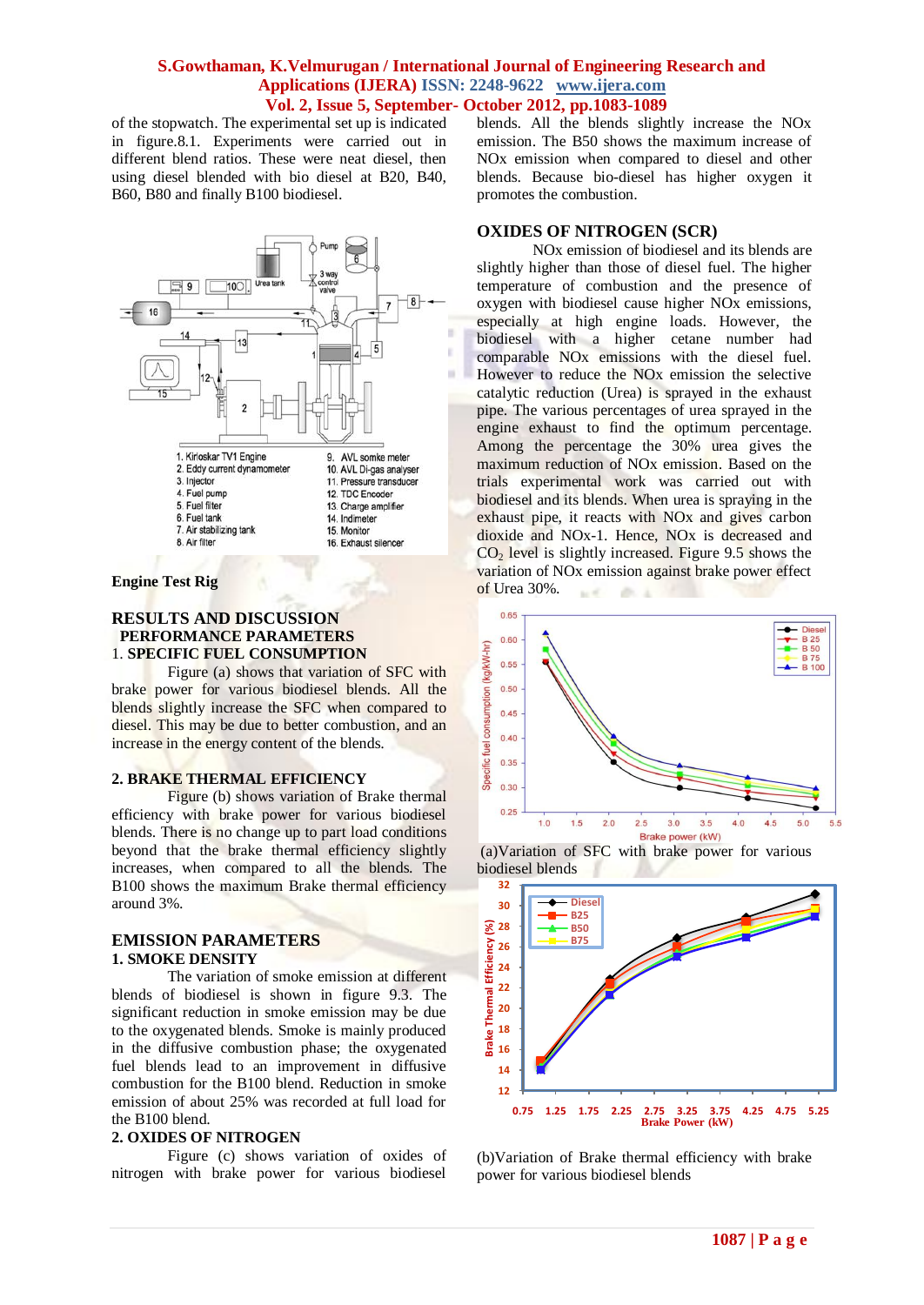

(c)Variation of Smoke density with brake power for various biodiesel blends







(e)Variation of Oxides of nitrogen with brake power effect of urea 30%

# **CONCLUSION**

- The SFC increases with increase in percentage of biodiesel in the blends due to the lower heating value of biodiesel. The BTE of biodiesel and its blends are slightly higher than that of diesel at high engine loads, and keep almost same at lower engine loads.
- The oxygen content in the biodiesel results in better combustion and increases the combustion chamber temperature, which leads to higher NOx emissions, especially at high engine loads. The significant improvement in reduction of NOx and a minor increase in  $CO<sub>2</sub>$  were identified use of selective catalytic reduction (SCR).
- $\triangleright$  HC emissions of biodiesel and its blendes have little difference from diesel fuel. It is also observed that there is a significant reduction in CO and smoke emissions at high engine loads.
- The study tacitly suggests that excess oxygen contents of biodiesel play a key role in engine performance and biodiesel is proved to be a potential fuel for complete or partially replacement of diesel fuel. The combustion starts earlier for biodiesel and its blends than for diesel. The peak cylinder pressure of biodiesel and its blends is higher than that of diesel fuel, and almost identical at high engine loads. The peak pressure rise rate and peak heat release rate of biodiesel are higher than those of diesel fuel.

# **BIBLIOGRAPHY**

- 1. Demirbas and S. Karslioglu, "Biodiesel production from vegetable oils and Animal Fat oil", Journal of energy sources,  $Part - A$ , 29:133-141, 2007.
- 2. Kerihuel, M. Senthil Kumar, J. Bellettre, and M. Tazerout, "Ethanol animal fat emulsions as a diesel engine fuel – Part – I: Formulations and influential parameters", Journal of Fuels 85 (2006) 2640-2645.
- 3. M.Senthil Kumar, A. Kerihuel, J. Bellettre and M. Tazerout, "Ethanol animal fat as a diesel engine fuel – Part –II: engine test analysis", Journal of fuels 85(2006) 2646- 2652.
- 4. M. Senthilkumar, A. Kerihuel, J. Bellettre, M. Tazerout, "Experimental investigations on the use of preheated animal fat as fuel in a compression ignition engine, Journal of renewable energy 30(2005) 1443-1456.
- 5. CengizÖner<sup>a</sup>, , SehmusAltun, "Biodiesel production from inedible animal tallow and an experimental investigation of its use as alternative fuel in a direct injection diesel engine", Journal of Applied energy 86(2009) 2114-2120.
- 6. Proceeding of the  $19<sup>th</sup>$  National Conference on IC Engines and Combustion (NCICEC),